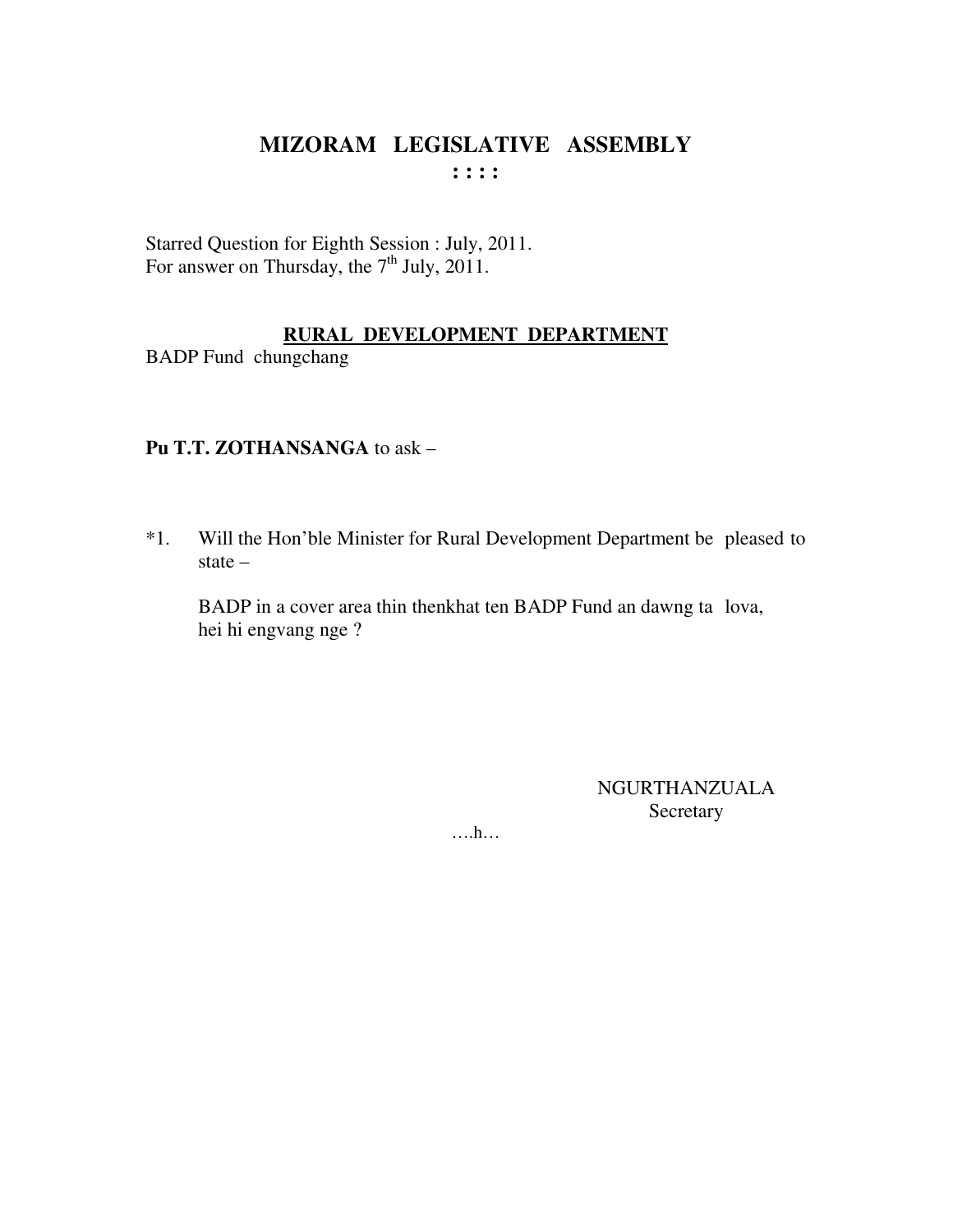#### **MIZORAM LEGISLATIVE ASSEMBLY : : :**

Starred Question for Eighth Session : July, 2011 For answer on Thursday, the  $7<sup>th</sup>$  July, 2011

## **PUBLIC WORKS DEPARTMENT**

Phainuam leh Saiphai inkar kawng laih chungchang –

# **Pu K. LALRINTHANGA** to ask –

\*2. Will the Hon'ble Minister for Public Works Department be pleased to state –

Phainuam leh Saiphai inkar kawng hi laih that tumna a awm em ?

 NGURTHANZUALA Secretary.

\*\*\*v\*\*\*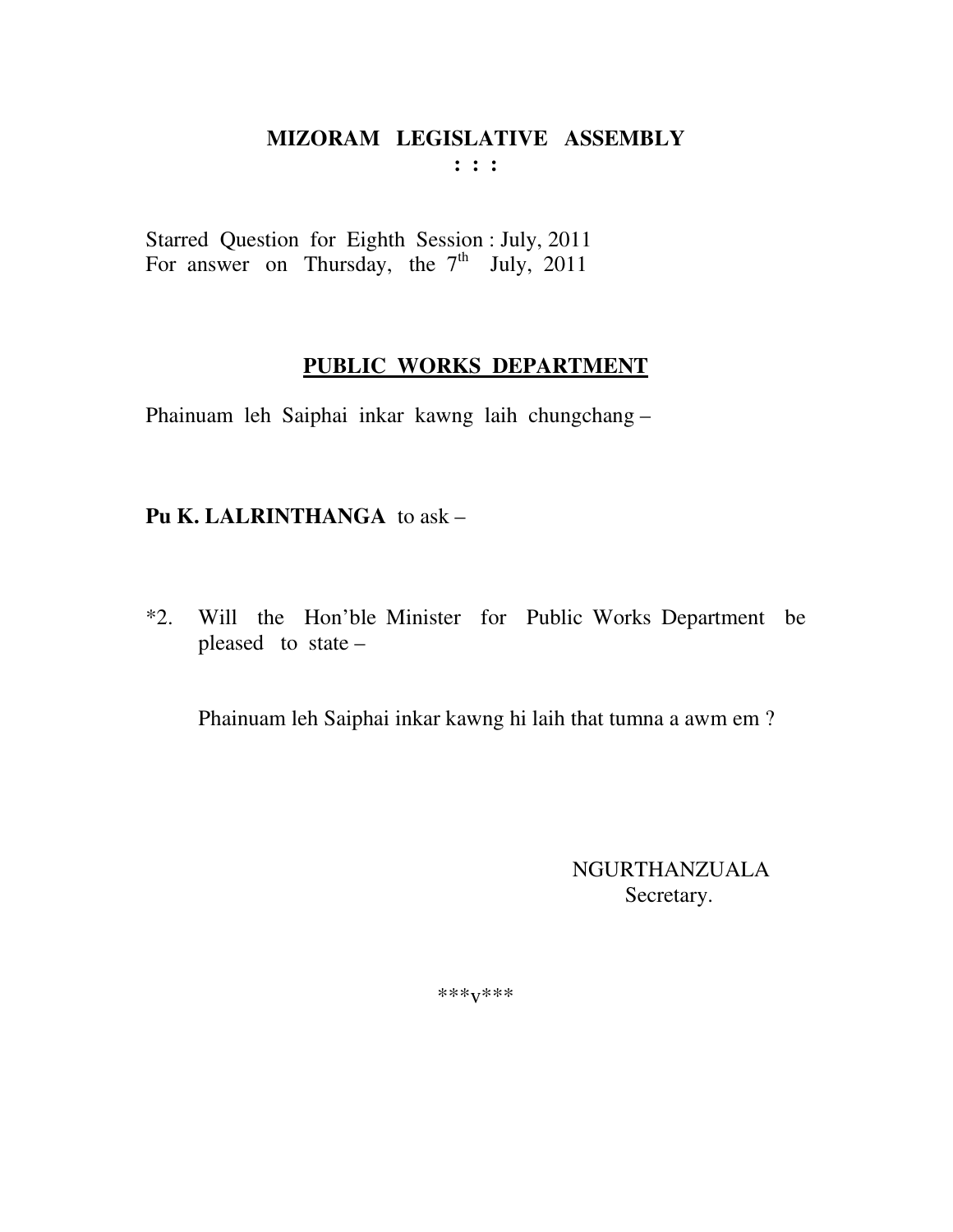# **MIZORAM LEGISLATIVE ASSEMBLY**

**: : :** 

Starred Question for Eighth Session : July, 2011 For answer on Thursday, the  $7<sup>th</sup>$  July, 2011

#### **RURAL DEVELOPMENT DEPARTMENT**

I.A.Y., IWDP/IWMP chungchang -

#### **Pu R.L. PIANMAWIA** to ask –

- \*3. Will the Hon'ble Minister for Rural Development Department be pleased to state –
	- (a) Mi retheite tana IAY in sakna tur pek thin hi tun aia In sak sak tur chhungkua tam zawk ruahman/pek theih a ni em ?
	- (b) IWDP/IWMP atana pawisa pek chhuahna lehkha hi MLA te pek ve thin tumna a awm em ?

 NGURTHANZUALA Secretary.

\*\*\*v\*\*\*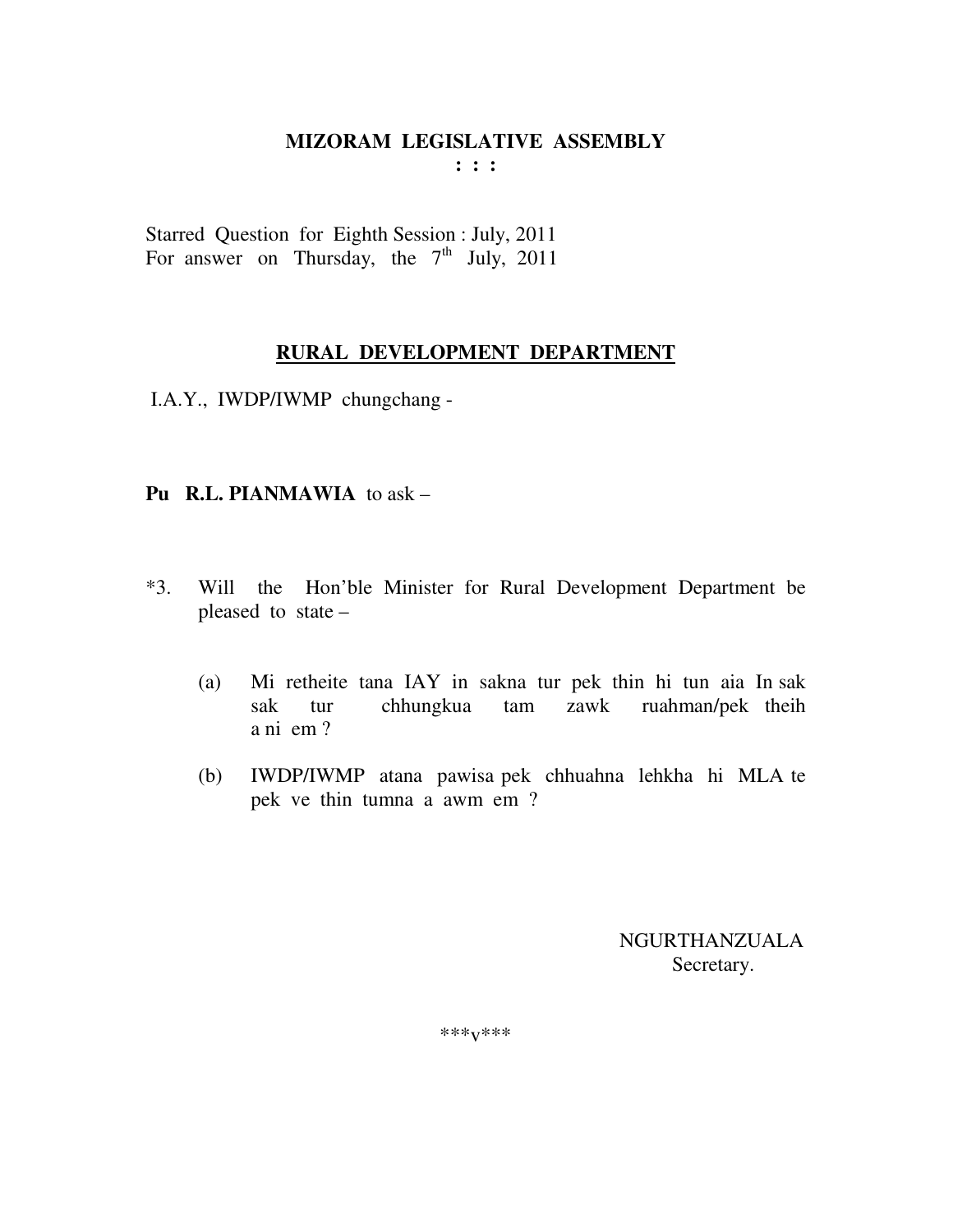# MIZORAM LEGISLATIVE ASSEMBLY  $: : : :$

Starred Question for Eighth Session : July, 2011.<br>For answer on Thursday, the  $7<sup>th</sup>$  July, 2011.

#### RURAL DEVELOPMENT DEPARTMENT

Rangva sem chungchang

#### Pu T.T. ZOTHANSANGA to ask -

Will the Hon'ble Minister for Rural Development Department be pleased to  $*4.$ state  $-$ 

Rural Housing Scheme hnuaiah rangva engzatnge tun term chhungin sem a nih tawh?

> **NGURTHANZUALA** Secretary

 $\dots$   $h$ ...